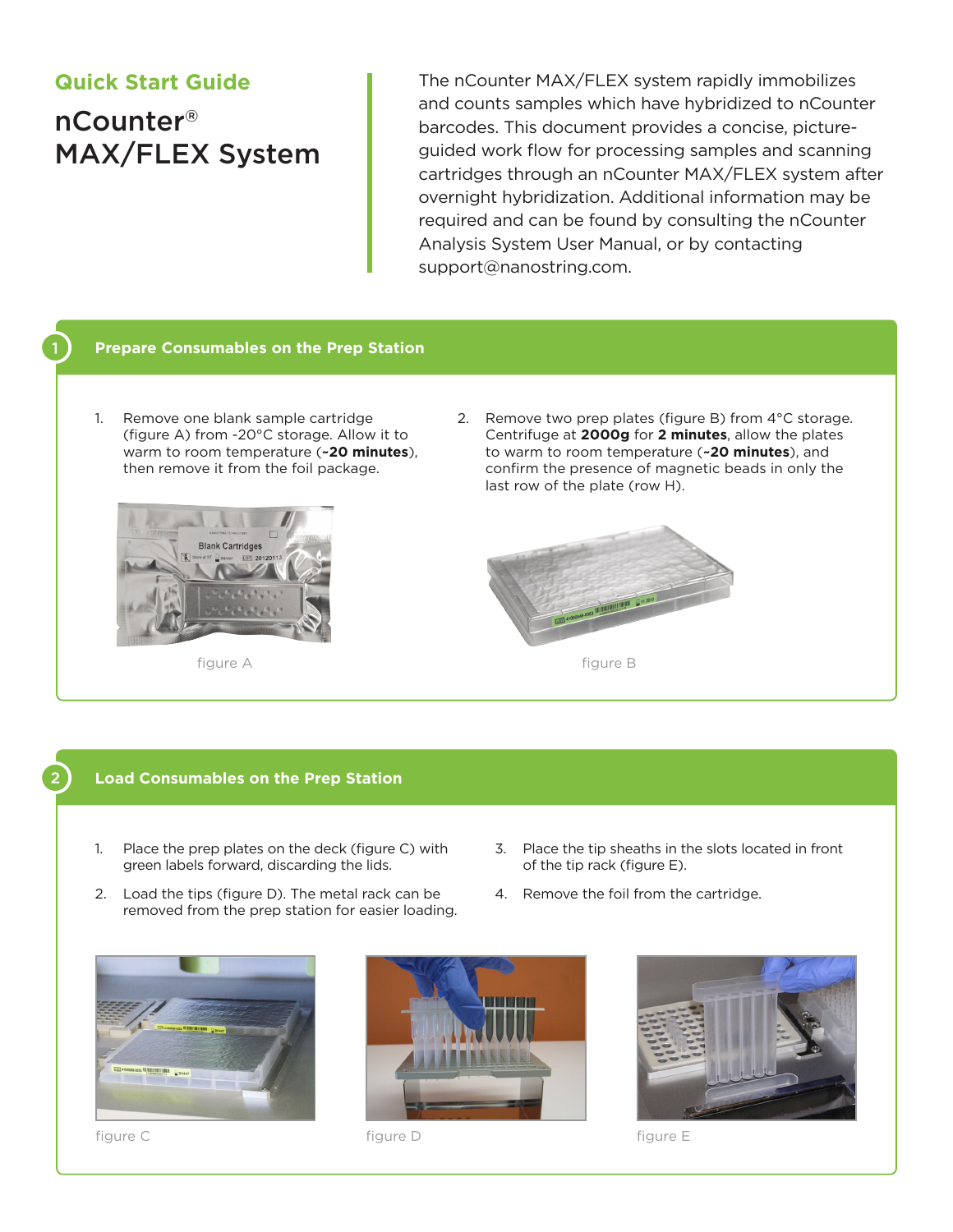#### **Load Consumables on the Prep Station, cont'd.**

- 5. Place the cartridge under the electrode fixture (figure F). The notch in the cartridge should be in the back left and the barcode sticker should be on the right (figure G). A properly aligned cartridge will be tilted with the right side higher than the left; the right side should be able to bounce up and down with light pressure from your index finger.
- 6. Lower the electrode fixture to insert the electrodes into the cartridge (figure G).
- 7. Place empty NanoString-provided strip tubes into the heater block (figure H).
- 8. Uncap the sample strip tubes and place them into the metal tube holder, aligning the notches of the strip tubes with the metal pegs (figure H).
- 9. Close the heater lid (figure H).
- 10. Click **Start Processing** to initiate the run.



## **Validate Deck Layout on the Prep Station**

The Prep station will automatically check to confirm that consumables are placed correctly on the deck. Wait approximately **10 minutes** and ensure that the 'System Processing' message appears, indicating that validation is complete and the run is starting. If an error occurs, an error message will appear, providing a toll-free support number to call with questions.

## **Cover Cartridge after Run on the Prep Station**

Upon completion of the run, use the clear adhesive film supplied in the Prep Pack to seal the holes on the top of the sample cartridge. Do not leave processed cartridges uncovered overnight, as evaporation of liquid in the wells results in data loss. Cartridges can be scanned immediately, or stored in the dark at **4°C** for up to **1 week**.

#### **Upload RLF to the Digital Analyzer**

6

- 1. Retrieve the green NanoString USB (figure I). Every CodeSet from NanoString is shipped with an RLF (Reporter Library File) which can be found on the green NanoString USB inside the -80°C CodeSet box. The RLF contains barcode definitions for the group of probes which comprise the CodeSet.
- 2. Upload the RLF. Insert the USB into the port off the right side of the Digital Analyzer touch screen, and follow the menu commands from the Main Menu: **Upload Files > upload RLF**.

*NanoString recommends uploading the RLF from each new shipment of CodeSet to ensure that the most up to date version is used.* 



figure I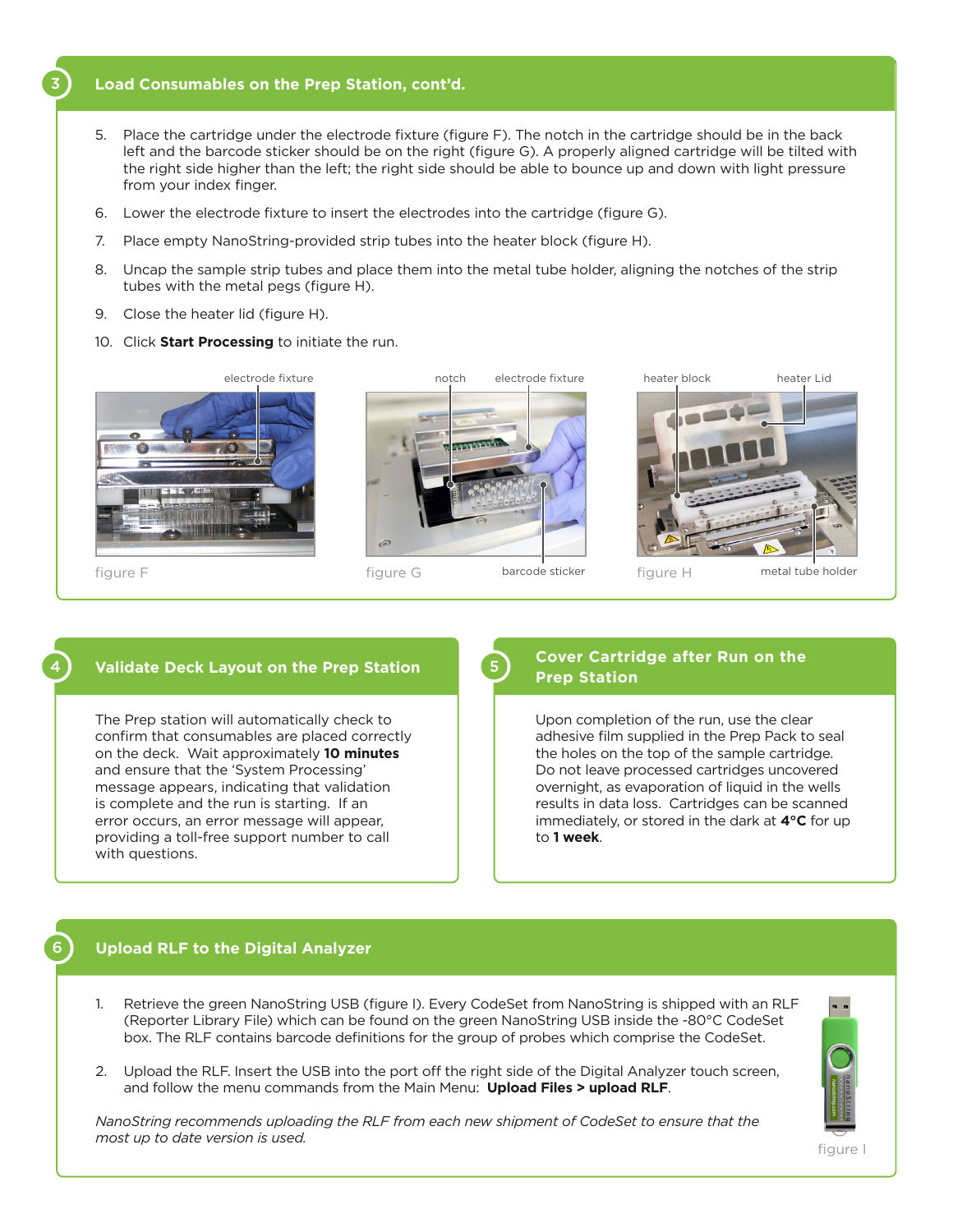## **Initiate Scan on the Digital Analyzer**

7

- 1. Click **Start Counting** on the Main Menu and select a stage position on the touch screen.
- 2. Insert the cartridge in the corresponding stage position while holding it lengthwise. Close the magnetic clip and push down to ensure that the cartridge is flat (figure J).
- 3. Under **Cartridge Definition Mode**, select **Create New**. This option is for use with generic sample names (which can then be properly annotated during data analysis). If custom sample names are to be used, refer to the Creating a CDF section of the nCounter Analysis System User Manual.
- 4. Enter a **Cartridge ID** (figure K). This will be automatically prepended by a date stamp.
- 5. Select **FOV count** for scanning (figure K). Higher FOV settings will result in longer scan times and generally generate less noisy data. For example, at High (280 FOV), the scan will typically take ~2½ hours and at Max (555 FOV), it will typically take ~5 hours.
- 6. Click the **Samples** button and select all sample tubes.
- 7. Enter a generic **Sample ID** (figure L) to be used with all samples (individual samples will be differentiated by lane numbers).
- 8. Click **Library RLF** (figure L) and select the Reporter Library File which corresponds with the CodeSet being run.
- 9. Click **Done** (figure L) to return to the Cartridge information screen, then **Done** again to return to the Select Stage Position Screen. Click **Done** a third time if no additional scans will be programmed.
- 10. Click **Start**.

### 8 **Download Data from the Digital Analyzer**

- 1. Insert a USB drive into the Digital Analyzer USB Port.
- 2. Once the scan has completed, click the **Download Data** button (figure M) from the touch screen. This button is also available on the Main Menu.
- 3. Select the file corresponding to the Cartridge ID, and click **Download Data** (figure N).

*If data has already been downloaded or emailed from the scanner, it will be moved into the older data folder on the scanner. To access this data, select the older data check box.* 

| 6<br><b>HARASSER</b>                                                                            | 5 | з | <b>MARCHER</b> |
|-------------------------------------------------------------------------------------------------|---|---|----------------|
| current time 2:35 PM<br>time left (1) 0:00:00<br>time left (all) 0:00:00<br>finish time 2:35 PM |   |   |                |





figure J



#### figure K